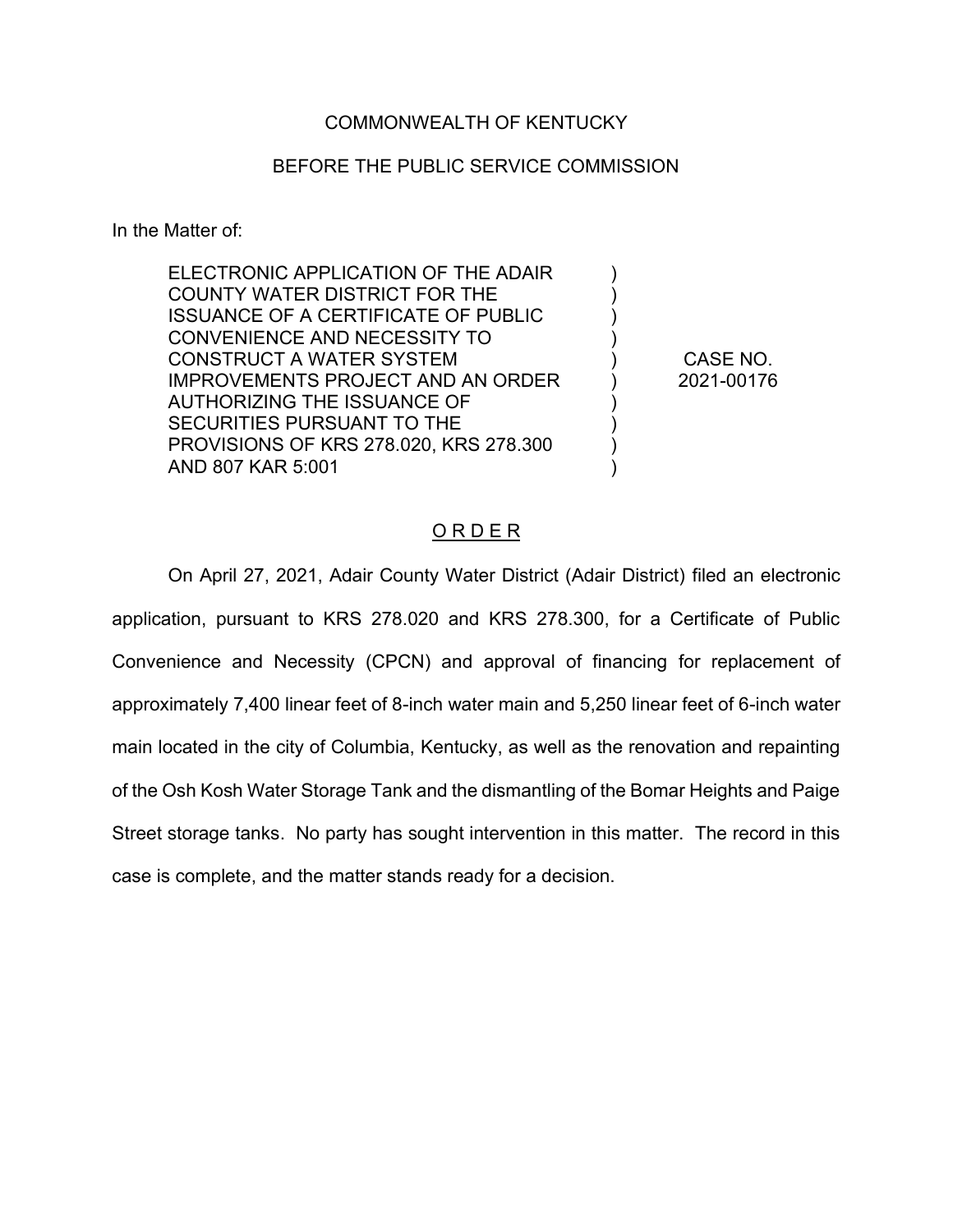Adair District, a water district organized under KRS Chapter 74, provides retail water service to approximately 7,848 customers<sup>1</sup> and sewer service to approximately 1,709 customers<sup>2</sup> in Adair County, Kentucky.<sup>3</sup>

#### PROPOSED PROJECT

The proposed Phase 20 Project includes the replacement of approximately 7,400 linear feet of 8-inch water main along Tutt Street and Bomar Heights as well as 5,250 linear feet of 6-inch water lines along various streets in the city of Columbia, Kentucky.<sup>4</sup> Also, as part of the project, Adair District plans to renovate and repaint the Osh Kosh Water Storage tank and dismantle the unused Bomar Heights and Paige Street storage tanks.

Adair District proposes to finance the \$1,476,783 project cost through the issuance of a loan from the Kentucky Infrastructure Authority (KIA) of \$1,476,783.<sup>5</sup> The proposed KIA loan will mature over a 30-year term, bearing an interest rate of 0.50 percent per annum. 6 Adair District does not propose to increase its water service rates to its customers as a result of the proposed project.7

- <sup>3</sup> 2019 Annual Water Report at 12.
- <sup>4</sup> Application, Exhibit A.
- <sup>5</sup> *Id.*, at 3, paragraph 5, section (vi).
- <sup>6</sup> *Id.,* Exhibit C, Attachment A.
- <sup>7</sup> *Id.* at 6, paragraph 11.

<sup>1</sup> *Annual Report of Adair County Water District to the Public Service Commission for the Year Ended December 31, 2019* (2019 Annual Water Report) at 49.

<sup>2</sup> *Annual Sewer Report of Adair County Water District to the Public Service Commission for the Year Ended December 31, 2019* at 36.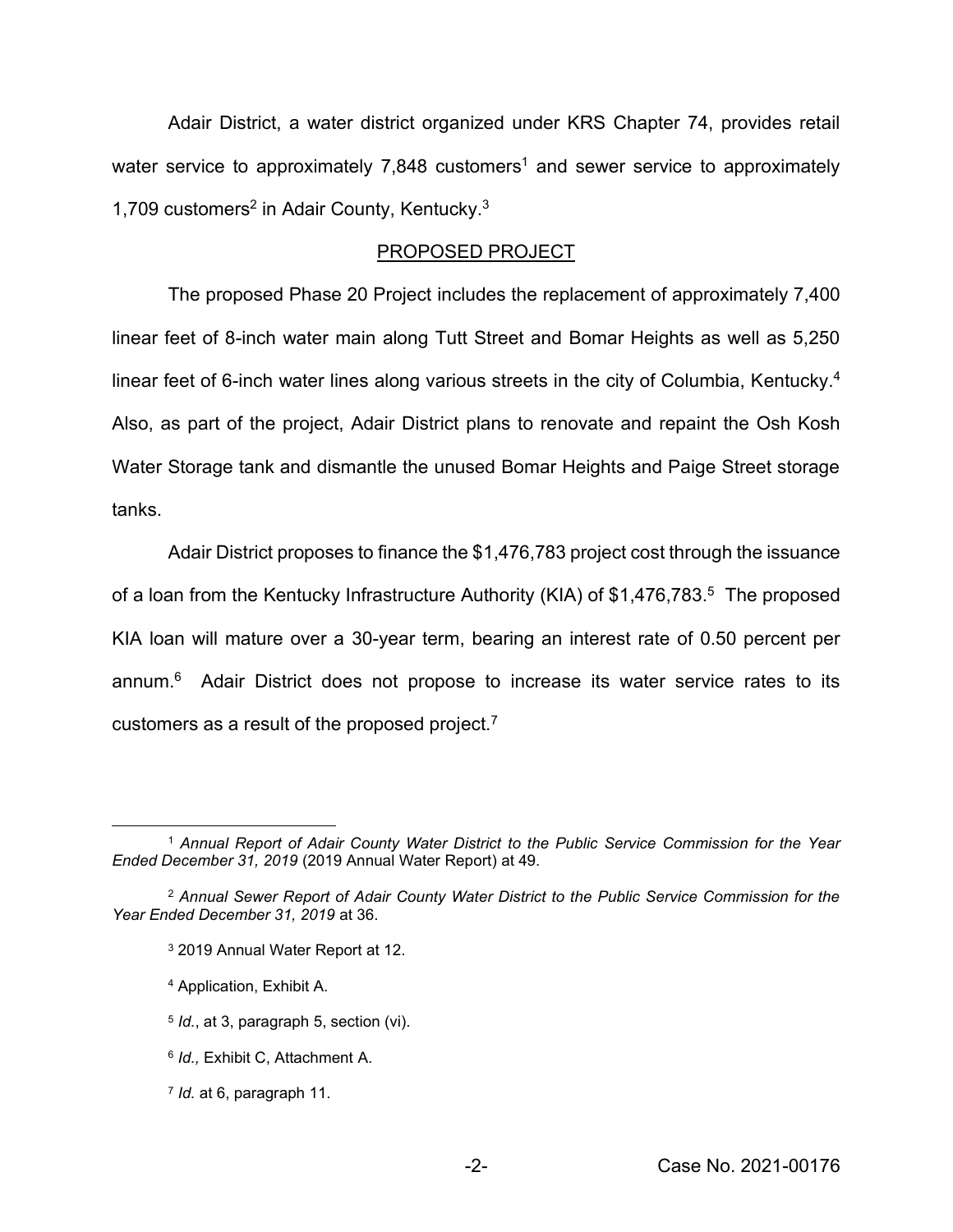Kentucky Engineering Group, PLLC (KEG) prepared the plans and specifications for the proposed Phase 20 Project. $8$  The Kentucky Division of Water (KDOW) approved the plans and specifications for the proposed construction of Phase 20 on July 28, 2020.<sup>9</sup>

Adair District states the installation of the water main will replace asbestos-cement water pipe, improve reliability to the affected customers, and improve water loss in the affected areas.<sup>10</sup> The tank rehab will result in better water quality and eliminate unused water storage tanks, and enhance public safety.<sup>11</sup>

# LEGAL STANDARD

The Commission's standard of review of a request for a CPCN is well settled. No utility may construct or acquire any facility to be used in providing utility service to the public until it has obtained a CPCN from this Commission except as provided in KRS 278.020(1) and (2) and 807 KAR 5:001, Section 15(3), which are provisions not applicable to this matter. To obtain a CPCN, a utility must demonstrate a need for such facilities and an absence of wasteful duplication.12

"Need" requires:

[A] showing of a substantial inadequacy of existing service, involving a consumer market sufficiently large to make it economically feasible for the new system or facility to be constructed or operated.

[T]he inadequacy must be due either to a substantial deficiency of service facilities, beyond what could be supplied

<sup>10</sup> *Id.*

<sup>11</sup> *Id.*

<sup>8</sup> *Id*., Contract 4 and Contract 5 Documents.

<sup>9</sup> *Id*., Exhibit B.

<sup>12</sup> *Kentucky Utilities Co. v. Public Service Comm'n*, 252 S.W.2d 885 (Ky. 1952).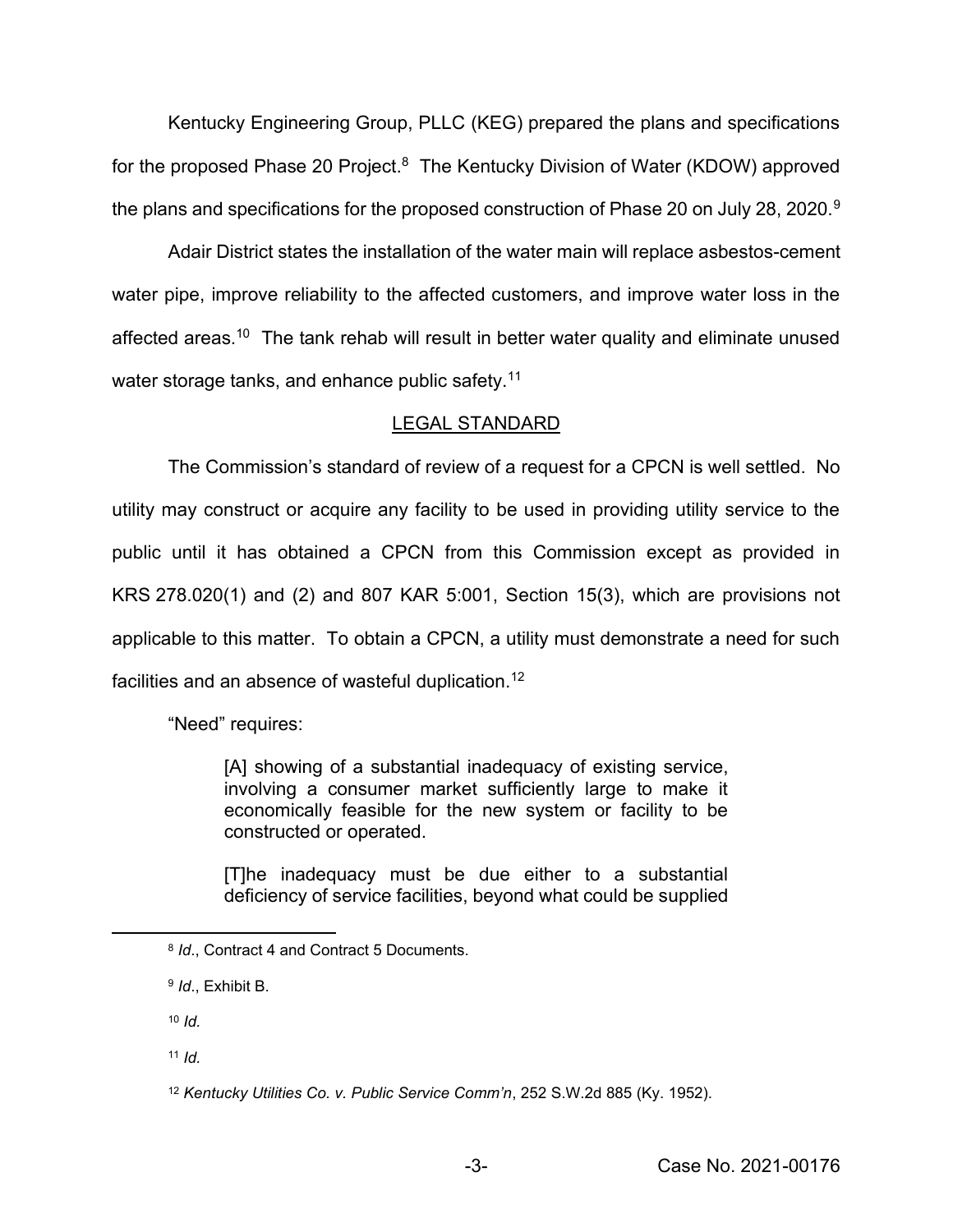by normal improvements in the ordinary course of business; or to indifference, poor management or disregard of the rights of consumers, persisting over such a period of time as to establish an inability or unwillingness to render adequate service.<sup>13</sup>

"Wasteful duplication" is defined as "an excess of capacity over need" and "an excessive investment in relation to productivity or efficiency, and an unnecessary multiplicity of physical properties."<sup>14</sup> To demonstrate that a proposed facility does not result in wasteful duplication, we have held that the applicant must demonstrate that a thorough review of all reasonable alternatives has been performed.15 Selection of a proposal that ultimately costs more than an alternative does not necessarily result in wasteful duplication.<sup>16</sup> All relevant factors must be balanced.<sup>17</sup> The statutory touchstone for ratemaking in Kentucky is the requirement that rates set or approved by the Commission must be fair, just and reasonable.18

KRS 278.300(2) requires a finding by the Commission that the proposed Assistance Agreement is for some lawful object within the corporate purposes of Adair District, is necessary or appropriate for–or consistent with–the proper performance by

<sup>13</sup> *Id.* at 890.

<sup>14</sup> *Id.*

<sup>18</sup> KRS 278.190(3).

<sup>15</sup> Case No. 2005-00142, *Joint Application of Louisville Gas and Electric Company and Kentucky*  Utilities Company for a Certificate of Public Convenience and Necessity for the Construction of *Transmission Facilities in Jefferson, Bullitt, Meade, and Hardin Counties, Kentucky* (Ky. PSC Sept. 8, 2005).

<sup>16</sup> *See Kentucky Utilities Co. v. Public Service Comm'n*, 390 S.W.2d 168, 175 (Ky. 1965). *See also* Case No. 2005-00089, *Application of East Kentucky Power Cooperative, Inc. for a Certificate of Public Convenience and Necessity for the Construction of a 138 kV Electric Transmission Line in Rowan County, Kentucky* (Ky. PSC Aug. 19, 2005), final Order.

<sup>17</sup> Case No. 2005-00089, *East Kentucky Power Cooperative, Inc.* (Ky. PSC Aug. 19, 2005), final Order at 6.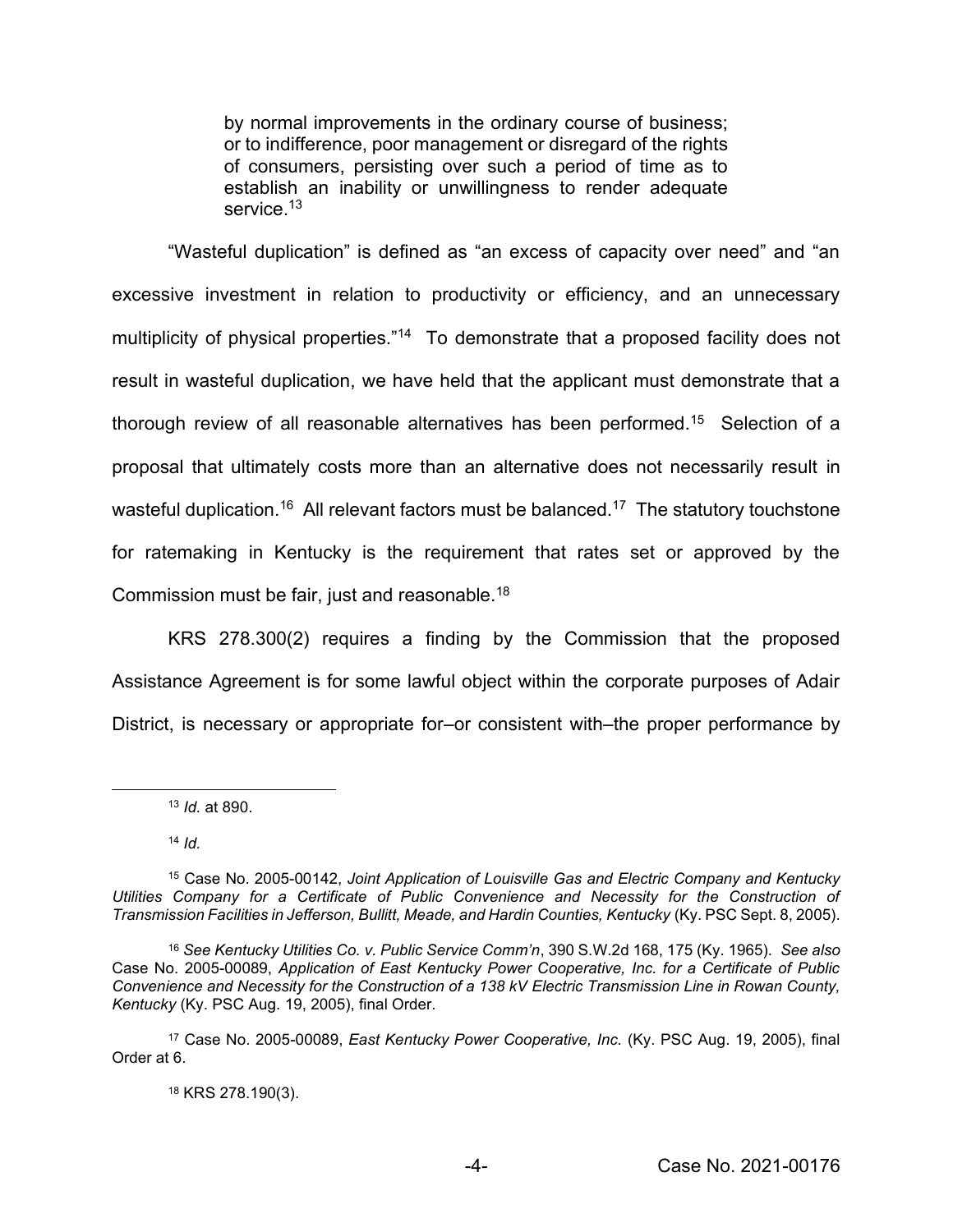Adair District of its service to the public, and will not impair its ability to perform that service. Any such agreement must also be reasonably necessary and appropriate for such purpose.

# FINDINGS

Having reviewed the application, supporting materials, and being otherwise sufficiently advised, the Commission finds that:

1. The proposed construction will not result in wasteful duplication of existing facilities. Indeed, the proposed construction provides for the dismantling of superfluous infrastructure.19

2. The proposed construction does not conflict with any existing certificates or the service of any other utility operating in the area.

3. Public convenience and necessity require the proposed construction, which allows Adair District to continue to provide adequate, reliable and safe service to its customers.

4. KDOW has approved the plans and specifications for the proposed project.

5. The proposed Assistance Agreement with KIA is for lawful objects within Adair District's corporate purpose. It is necessary for, appropriate for, and consistent with the proper performance of Adair District's service to the public. It will not impair Adair District's ability to perform that service. It is reasonably necessary and appropriate for such purpose.

6. The Commission notes that Adair District is still under requirement to file for an adjustment in base rates or file for an alternative rate filing within one year of the date

<sup>19</sup> Application, Exhibit A.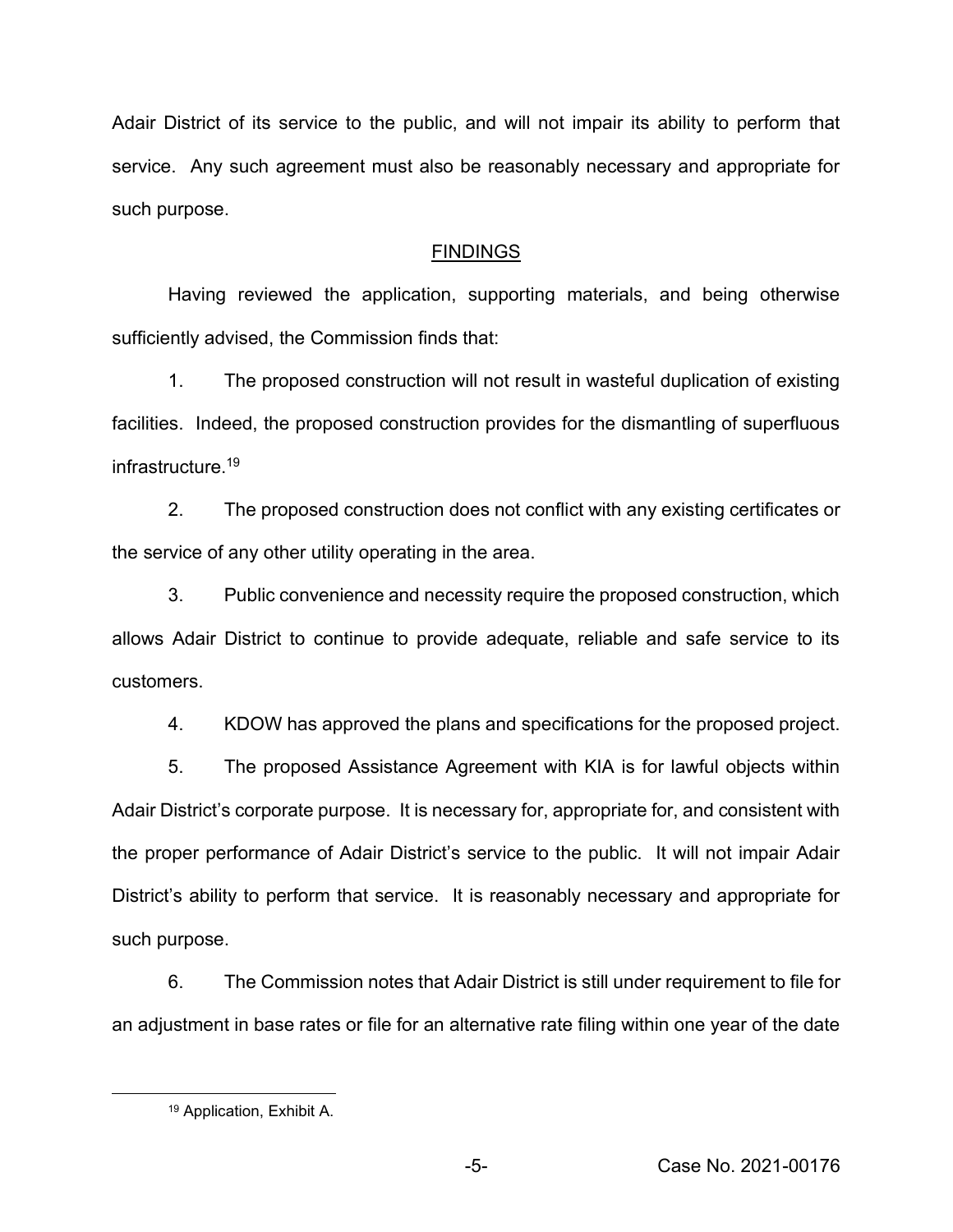of filing of the final Order in Commission Case No. 2020-0014820 to ensure that its rates are sufficient. In that order, the Commission noted that a lack of insight into Adair District's financial records due to extended absence from a rate adjustment proceeding as well as concerns surrounding the financial health and depreciation reserve of the utility led the Commission to order Adair District to file for a general rate adjustment or alternative rate filing.

IT IS THEREFORE ORDERED that:

1. Adair District is granted a CPCN to proceed with the proposed construction of the Phase 20 Project as set forth in its application.

2. Adair District shall notify the Commission prior to performing any additional construction not expressly authorized by this Order.

3. Any deviation from the approved construction shall be undertaken only with prior approval of the Commission.

4. Adair District shall require the construction to be inspected under the general supervision of a professional engineer with a Kentucky registration in civil or mechanical engineering to ensure that the construction work is done in accordance with the contract drawings and specifications and in conformance with the best practices of the construction trades involved in the project.

5. Adair District is authorized to supplement the executed Assistance Agreement with KIA and, under the terms of that Agreement, to borrow from KIA an

<sup>20</sup> Case No. 2020-00148, *Electronic Application of the Adair County Water District to Issue Securities in the Approximate Principal Amount of \$5,405,000 for the Purpose of Refunding Certain Outstanding Obligations of the District Pursuant to the Provisions of KRS 278.300 and 807 KAR 5:001* (Ky. PSC Sept. 4, 2020), final Order.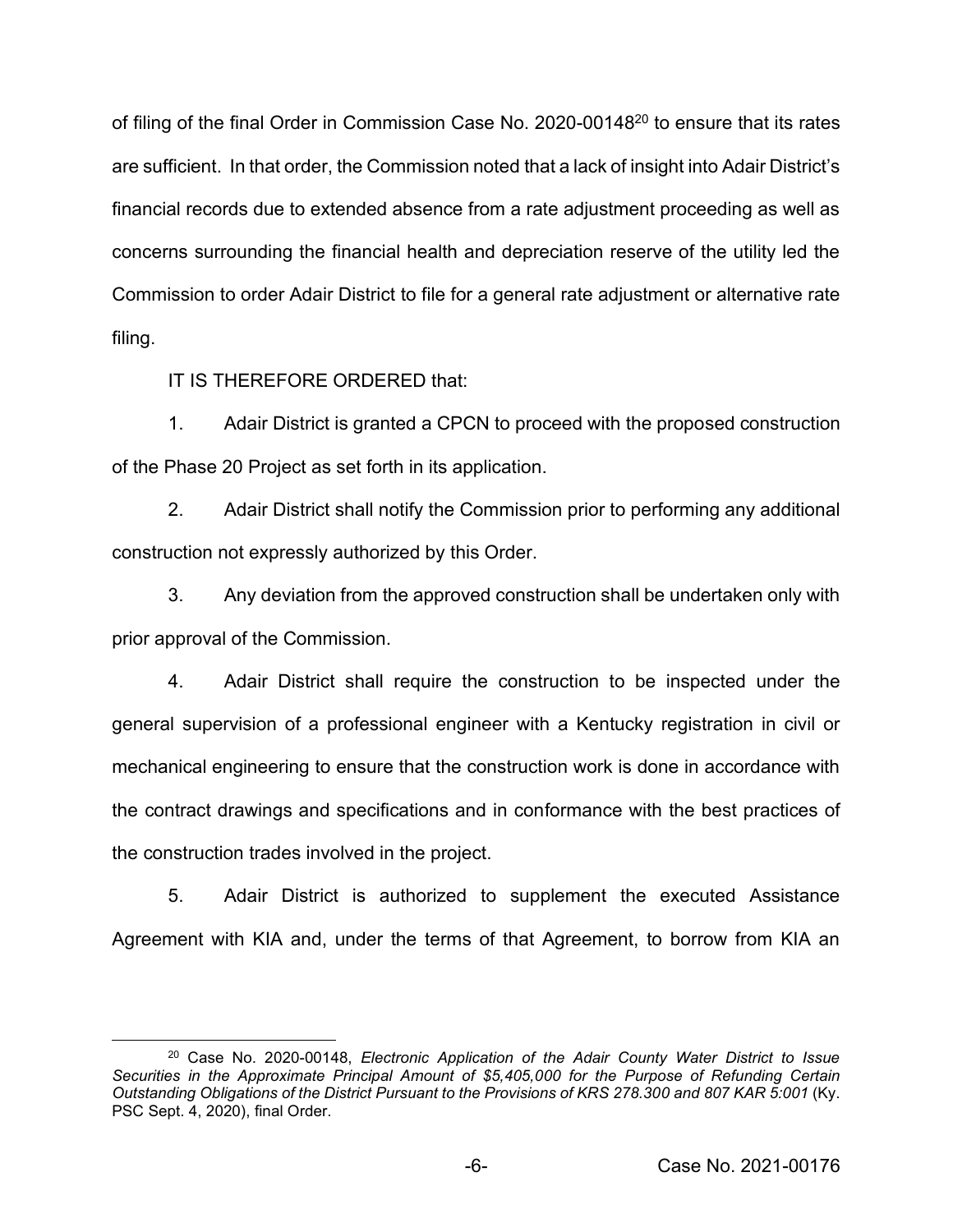amount not to exceed \$1,476,783, said amount to be repaid over a 30-year period at an interest rate of 0.50 percent per annum and loan servicing fee of 0.25 percent per annum.

6. Adair District shall file a copy of the "as-built" drawings and a certified statement from the engineer that the construction has been satisfactorily completed in accordance with the contract plans and specifications within 60 days of substantial completion of the construction certified herein.

7. Adair District shall file with the Commission documentation of the total costs of this project, including the cost of construction and all other capitalized costs (e.g., engineering, legal, and administrative), within 60 days of the date that construction is substantially completed. Construction costs shall be classified into appropriate plant accounts in accordance with the Uniform System of Accounts for water utilities prescribed by the Commission.

8. Any documents filed in the future pursuant to ordering paragraphs 2, 6, and 7 of this Order shall reference this case number and shall be retained in the utility's postcase correspondence file.

9. The Executive Director is delegated authority to grant reasonable extensions of time for filing of any documents required by this Order upon Adair District's showing of good cause for such extension.

10. The Commission notes that Adair District is still under requirement to file for an adjustment in base rates or file for an alternative rate filing within one year of the date of filing of the final Order in Commission Case No. 2020-00148 to ensure that its rates are sufficient. In that Order, the Commission noted that a lack of insight into Adair District's financial records due to extended absence from a rate adjustment proceeding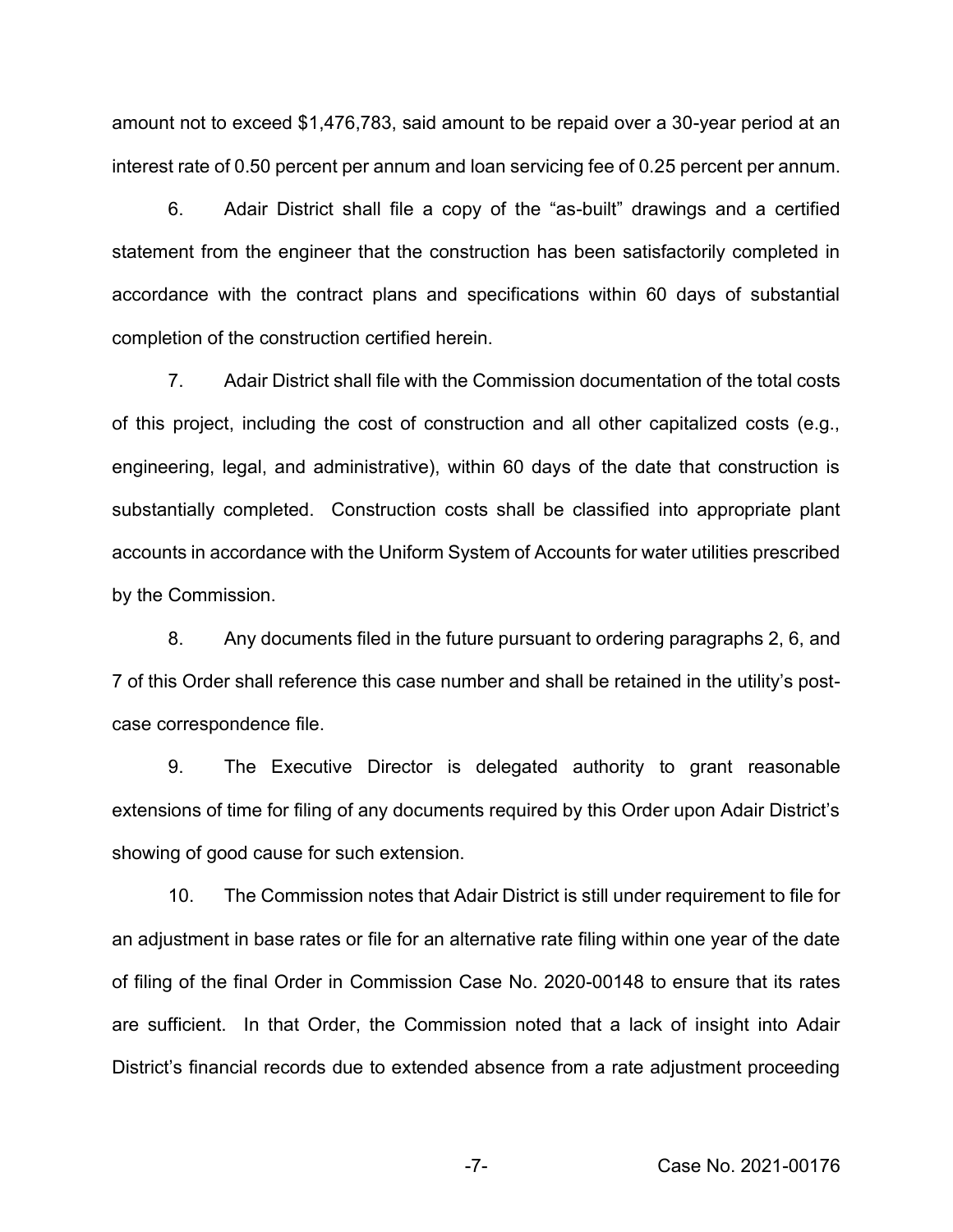as well as concerns surrounding the financial health and depreciation reserve of the utility led the Commission to order Adair District to file for a general rate adjustment or alternative rate filing.

11. This case is closed and removed from the Commission's docket.

Nothing contained herein shall be deemed a warranty or finding of value of securities or financing authorized herein on the part of the Commonwealth of Kentucky, or any agency thereof.

# [REMAINDER OF PAGE INTENTIONALLY LEFT BLANK]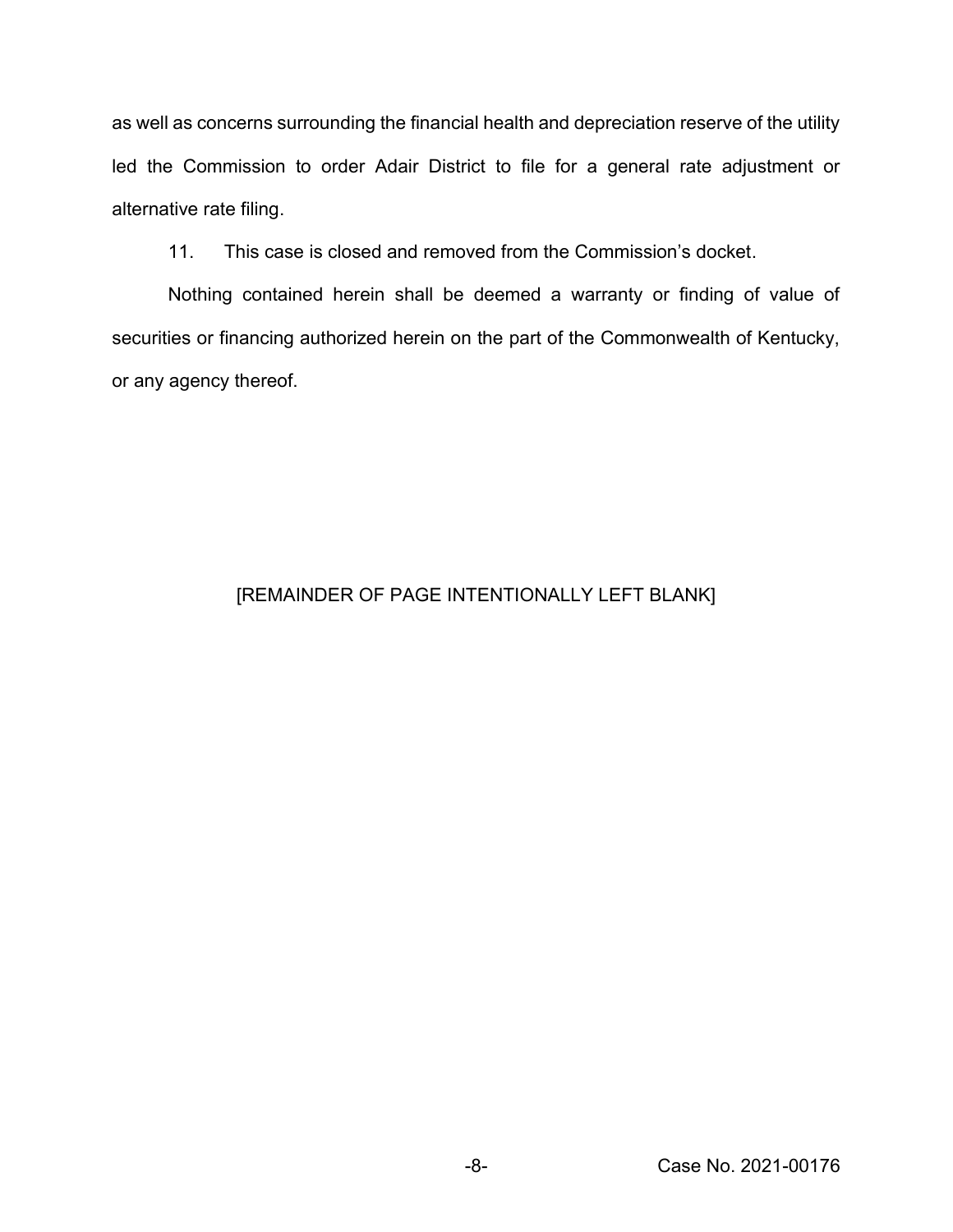By the Commission



ATTEST:

Bidwell

Executive Director

Case No. 2021-00176